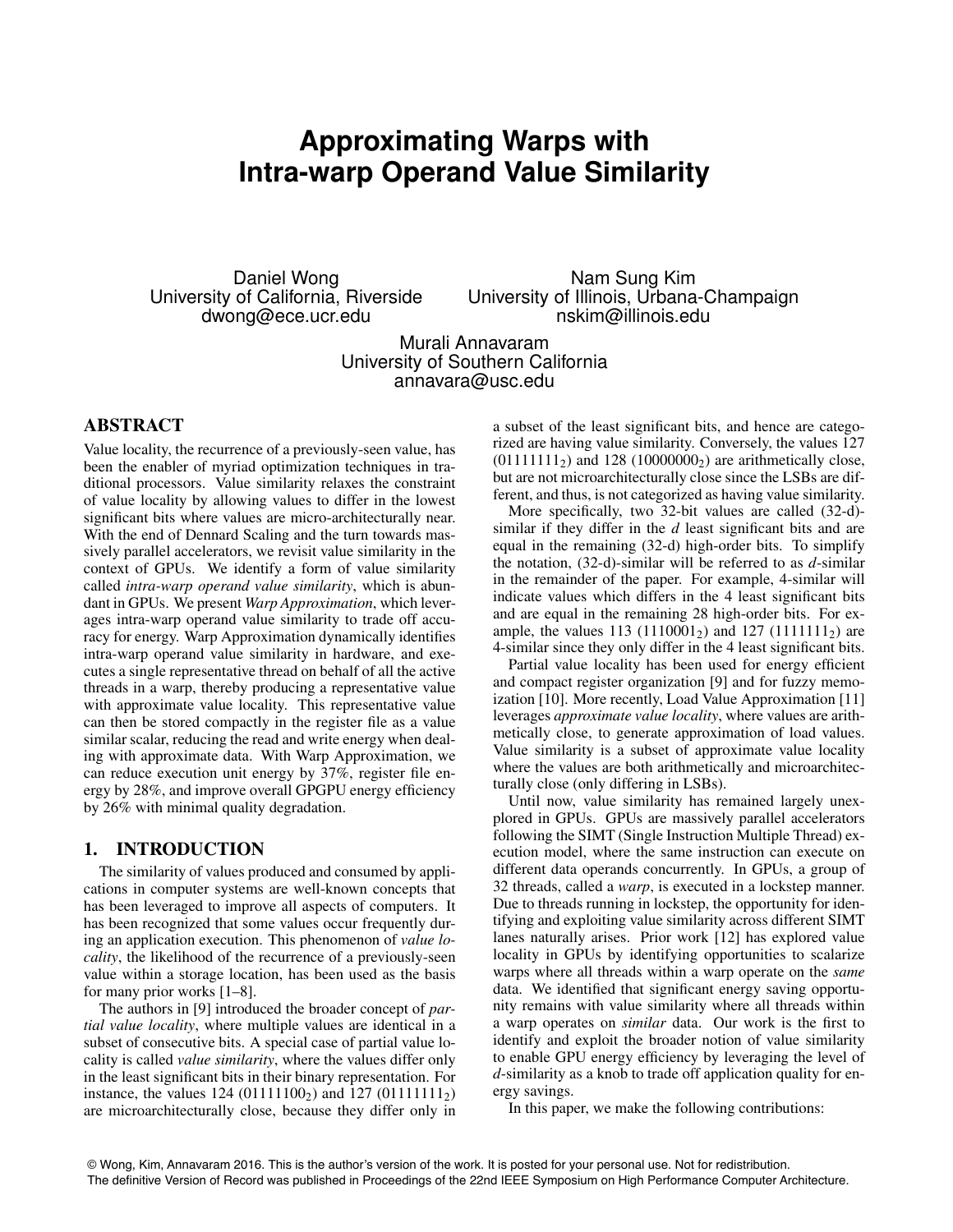Value Similarity in GPGPUs (Section 2): We first explore the prevalence of value locality in GPUs. We identify a type of value similarity specific to GPUs, which we refer to as *intra-warp operand value similarity*, where all threads within a warp operate on micro-architecturally similar operand values.

Warp Approximation (Section 3): To leverage intra-warp operand value similarity for energy savings, we propose Warp Approximation, an architecture-level approximate computation technique. A key insight of our approximation technique is that it enable programmers or compilers to identify a coarse-grain region of code where approximation can be tolerated, and then opportunistically approximate when the hardware dynamically detects value similarity. Warp Approximation consists of the following two components.

Representative Value Storage (Section 3.1): When intrawarp operand value similarity is detected dynamically in hardware, rather than storing the full vector entry into register file, we can store the value similar data as a *value similar scalar* in the register file. With Representative Value Storage, we can reduce the access energy for reading and writing representative values to the register file.

Representative Thread Execution (Section 3.2): When intra-warp operand value similarity is detected dynamically in hardware, rather than executing all lanes in a warp precisely, we can execute a single *representative thread*. This representative thread will then precisely generate a *representative value*. For the representative thread, and other threads with the same input operand, the representative value will be correct. On the other hand, for other threads with value similar input operands, the representative value would exhibit approximate value locality. By executing a single representative thread we can reduce dynamic energy. By introducing idleness to the inactive lanes, we introduce opportunity for power gating to save static energy.

CUDA API/ISA extensions (Section 4): We introduced mechanisms for programmers/compilers to inform the hardware of safe-to-approximate regions of code, as well as mechanisms to control the degree of approximation by changing the level of *d*-similarity. We present a case study on how we annotate safe approximate regions in CUDA.

We present out evaluation in section 5. In section 6 we discuss matters related to error bounding in Warp Approximation. Section 7 discusses related work and we conclude in section 8.

### 2. VALUE SIMILARITY IN GPUS

In this paper, we use an Nvidia Fermi GTX480-like GPU architecture. All 32 threads in a warp follow the single instruction multiple thread (SIMT) execution model, where they share a single program counter (PC) but accesses different data operands.

We identified a form of GPU-specific data value similarity called *intra-warp operand value similarity*, where the input operands of all threads within a warp exhibit value similarity. For instructions with more than one operand, intra-warp operand value similarity requires that *each* operand across all threads within a warp must exhibit value similarity. For instance, if an ADD instruction has two input operands, R1 and R2, and only R1 values are similar but R2 values dif-



Figure 1: Intra-warp operand value similarity is prevalent in GPU applications

fer, then we do not consider that warp instruction to exhibit value similarity.

To explore the prevalence of intra-warp value similarity in GPUs, we ran GPGPU-Sim v3.2.1 [13] with a large variety of CUDA applications from the Rodinia benchmark suite [14] (detailed experimental setup is discussed in Section 5). We sweep a range of *d*-similarity values to characterize the amount of value similarity that exists.

Figure 1 shows the intra-warp value similarity that exists. The x-axis represents the level of *d*-similarity, the y-axis represents the percentage of all issued warp instructions that has operands with that *d*-similarity or lower. A *d*-similarity of 0 indicates warps that have intra-warp operand value locality, that is, all operand values are identical across all threads in a warp. The percentage of warps with intra-warp value locality is varied but they are extremely prevalent in most workloads. We found that workloads experience anywhere between 20% to 80% of warp instructions with intra-warp operand value locality. On average, we observe 49.7% of warp instructions exhibit intra-warp operand value locality.

We observe that as the level of *d*-similarity increases beyond zero, the percentage of instructions exhibiting intra-warp operand value similarity increases, but plateaus quickly. In general, most workloads plateau at 7-similarity. Even with 4-similarity, we observe that on average 56.5% of warp instructions exhibit intra-warp operand value similarity. Since we only require a relatively small *d*-similarity to observe a high percentage of value similarity, it bodes well for a variety of usage scenarios that can exploit value similarity. If value similarity can be observed only at a high value of *d*-similarity, then such similarities would be difficult to exploit.

# 3. WARP APPROXIMATION

In this section, we present an application of intra-warp operand value similarity to enable approximate computation in GPUs. We propose *Warp Approximation*, an architecturelevel approximate computation technique which leverages intra-warp operand value similarity and the existing precise hardware in GPUs. A key insight of our approximation technique is that it enable programmers or compilers to identify a coarse-grain region of code where approximation can be tolerated, and then opportunistically approximate when the hardware dynamically detects value similarity. The degree of approximation can be controlled by the level of *d*similarity. A higher level of *d*-similarity would result in more instances of value similarity, thus, enabling more opportunity for Warp Approximation and more errors. Con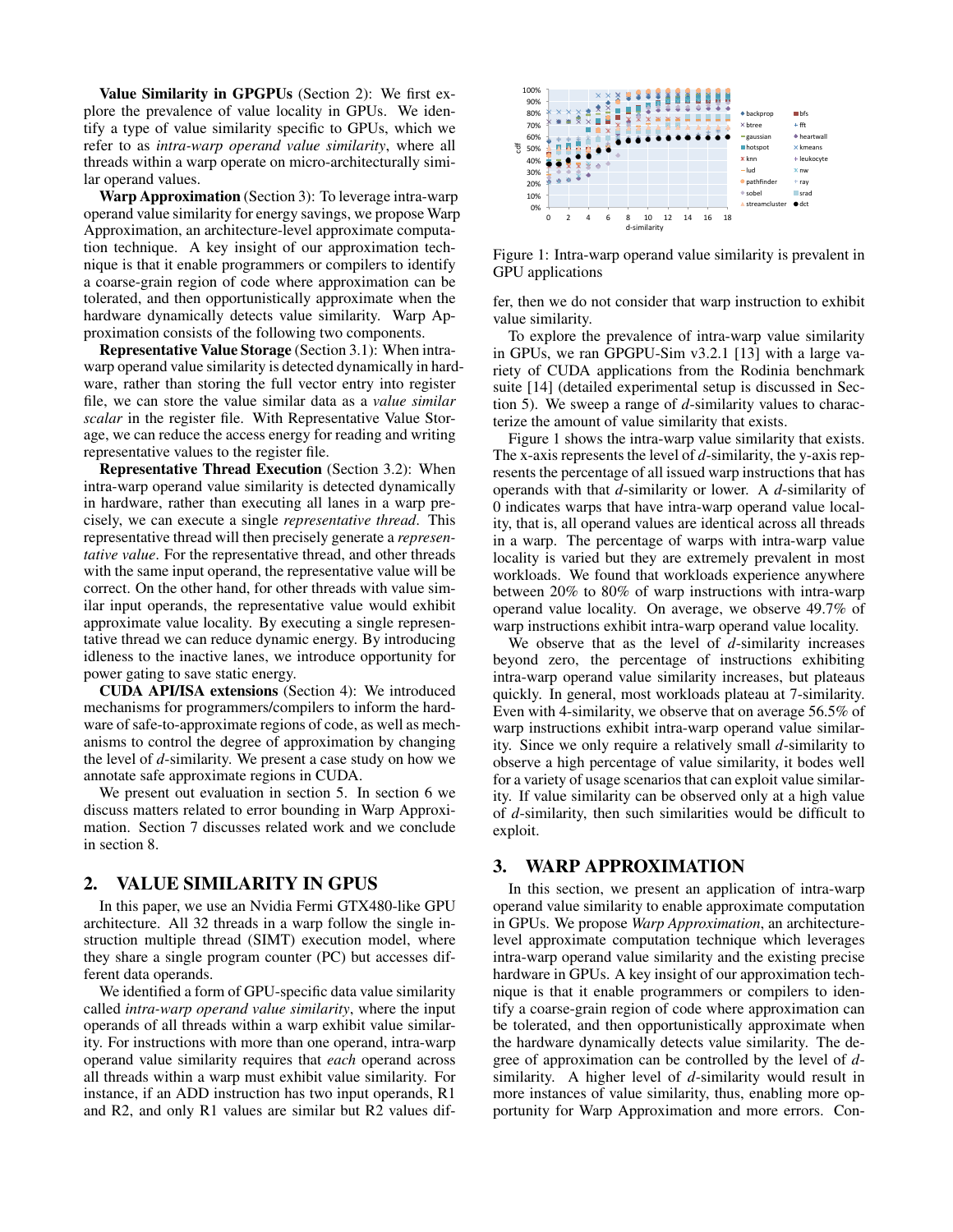versely, a lower level of *d*-similarity would result in less opportunity for Warp Approximation and less errors. Warp Approximation also supports approximation of divergent warps with 1 level of divergence.

Warp Approximation consists of Representative Value Storage and Representative Thread Execution. Intra-warp operand value similarity is detected dynamically in hardware. Rather than storing the value for all 32 threads of the warp in the register file, we can store the value similar data as a *value similar scalar* in the register file. With Representative Value Storage, we can reduce the access energy for reading and writing representative values to the register file.

In Representative Thread Execution when value similarity is detected, rather than executing all lanes in a warp precisely, we pick a single *representative thread* to execute. This representative thread will then precisely generate a *representative value*. For the representative thread, and other threads with the same input operand, the representative value will be correct. On the other hand, for other threads with value similar input operands, the representative value would exhibit approximate value locality. By executing a single representative thread we can reduce dynamic energy. By introducing idleness to the inactive lanes, we introduce opportunity for power gating to save static energy.

# 3.1 Representative Value Storage

We will now describe how Representative Value Storage can be used to detect and store a representative value as a value similar scalar in the register file in order to save read and write access energy.

#### *3.1.1 Detecting intra-warp operand value similarity*

We detect value similarity by placing a comparison stage before the writeback stage to the register file. Whenever values are written into the register file, the values are compared for value similarity, thus enabling detection of all value similar data. The value similarity information is then stored as a metadata bit, the SimilarBit, within each register entry. GPU register files are logically organized as very wide registers (typically 1024bit-wide entries). Thus, one Similar-Bit is added to each 1024bit-wide register entry.

The value similarity check is carried out even if the warp is not in an approximate region to ensure that the Similar-Bit in the registers are not stale. If we stop checking for value similarity outside of approximate regions, we can miss opportunity to detect value similarity. Then when the warp enters an approximate region, we would have value similarity register entries that are not marked, leading to missed opportunity for Representative Thread Execution. Therefore, we choose to enable the comparison stage at all times to maximize opportunity for Warp Approximation.

Comparison Stage: To detect value similarity we add a comparison stage before the write-back stage. In figure 2a we show the hardware implementation of the comparison stages. In order to detect similarity, even when there is a divergent warp, we first need a comparison selection stage to identify an active thread lane whose output operand value will be used to compare against all the other active threads. For this, we use a priority encoder to encode the active mask of the warp to select the output operand value from an active lane for comparison and place it into a *compare* register.

In the comparison stage, every lane will xor the values of their output operand with the value of the compare register, ignoring the last *d* LSBs as specified by the level of *d*-similarity desired. The result of the xor is then filtered through a mux to only select the active lanes and compared using an all zero detector (essentially a simple nor operation) to set the SimilarBit. In our current hardware description we very conservatively assume that comparison of operand outputs add one stage delay, and the thread selection logic also requires a separate pipeline stage, requiring a worst-case 2-stage delay for Warp Approximation.

The comparison logic can be bypassed when an instruction operates on input operands whose SimilarBits are all already set. In this case the output operand's SimilarBit is set to 1 without using the comparison logic, so long as the output value has the same d-similarity as the input values. For instance, we may have two operands that are 3-similar (10111000 and 10111111) and if we add 1 to both, the results are no longer 3-similar (1011001 and 11111110). To check for this case, we can simply xor the 32-d higher order bits of one input operand and the output value to ensure that the output has the same level of d-similarity, before directly setting the output's SimilarBit.

### *3.1.2 Writing Representative Value to Register File*

We will use figure 3 as an illustrative example to facilitate our discussion. This figure assumes a warp with 4 threads and a vector register file entry that can store 4 32-bit values.

We will first illustrate the base case for Representative Value Storage with no divergence. If a value is detected as similar, then instead of storing all 32 values into the vector register entry, we can simply store only the representative value as a *value similar scalar* in the register file. For example, in  $\triangle$ , if the original vector register file entry contains <7,6,4,7> and we set the level of *d*-similarity to *2*-similar, then this vector is value similar. To store this vector as a value similar scalar, we set the SimilarBit, and only store the value in the Representative Thread's lane using a *RT Mask*.

Selecting Representative Thread: To select a representative thread, we add a representative thread selector (RT Selector) in the register stage as shown in figure 2b. Given an active mask and a representative thread selection priority, it will generate a representative thread mask (RT Mask). The RT mask has a single 1 in the representative thread lane and 0 in all other lanes. We explored several representative thread selection priorities and found it has negligible impact on our results. Hence, in the rest of this paper we use the lowest order active lane as the representative thread lane for comparison. By simply using the lowest active lane policy for representative thread selection, the RT Selector circuit block is simplified into only a priority encoder and decoder.

### *3.1.3 Handling Divergence*

To keep hardware complexity and overhead low, Warp Approximation only supports a single level of divergence. In the example program in figure 3, the program initially branches into basic block B and basic block F. In the SIMT model, execution of divergent warps are serialized. That is, basic block B will not be executed until basic block F has completed. This ensures that the active threads of block B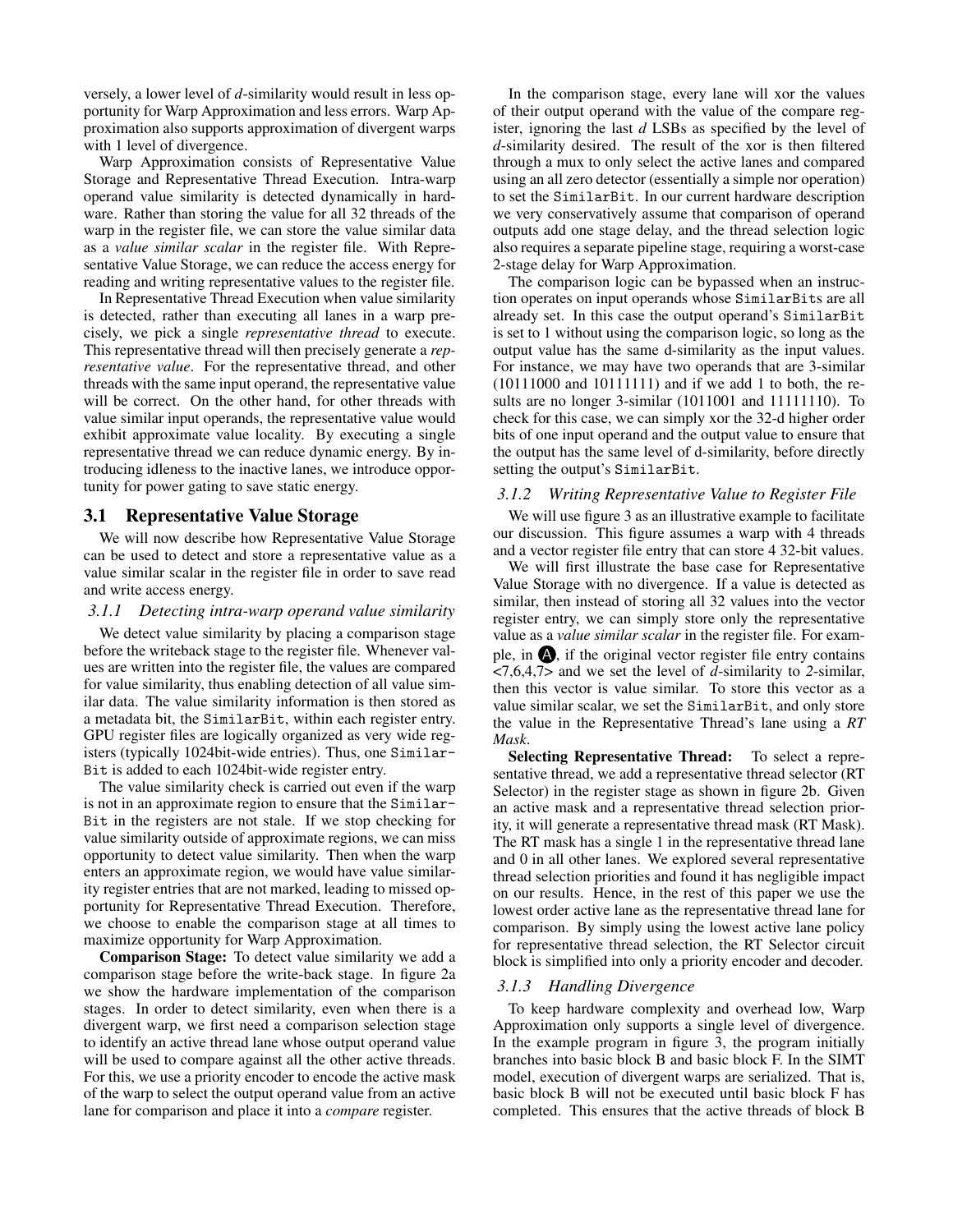

Figure 2: Warp Approximation Architectural support

Figure 3: Representative Value Storage

and block F are mutually exclusive. We can leverage this property to minimize the amount of book keeping required to handle divergence.

**B** shows how Representative Value Storage handles branch divergence. On a divergence, both basic block B and F's PC are pushed onto the reconvergence stack, along with the active mask associated with each basic block. Here we see that block B has an active mask of 1001 and block F has an active mask of 0110. Let's assume that block B executes first and its result is also value similar. If block B writes the result back, it will overwrite 7, which block F still requires, therefore the SimilarBit will no longer be valid. Conversely, if we execute block F first, block F can only access data values within it's active mask. In this case, block F cannot access the value similar scalar it requires.

In order to solve this dilemma, on a branch divergence, we need to make a copy of the value similar scalar so that it is accessible to an active thread in block F. In order to do so, we simply OR the RT mask of the two divergent paths to create a *copy mask*, and copy the value similar scalar to the active threads in the copy mask. To support this operation, the arbiter can introduce a dummy MOV instruction [15] where we read from the register file using the RT mask, and write to the register file using the copy mask. The hardware modification to support broadcasting of values in the execution unit pipeline is shown in figure 2b. At the beginning of the execution stage we use a circuit similar to the comparison selection logic to select the value similar scalar read from the register file using the RT mask. The dummy MOV instruction will then write-back to the register file, where the copy mask will be used to write to the desired thread location. In [15], it was observed that the introduction of dummy MOV instructions presented negligible performance overheads, which we confirmed in our experiments. We modeled the dummy MOV instructions and included the performance and energy overhead of the MOV instructions in our evaluation.

Now let's say basic block F will execute first  $(Q)$ . Let's assume that the instruction will add 2 to the current register's value. Block F has an active mask of 0110, therefore, the RT mask will be 0100. We will first read the value similar scalar of 7 from the register, which was made accessible by the previous step. Representative Thread Execution will then execute 7+2 only in the representative thread's lane. The resultant representative value of 9 is the value similar scalar for the active threads in the active mask 0110. On writeback, we write the value similar scalar of 9 to the register file entry of the active thread in the RT mask.

In block B, let's now subtract 1 from the register value  $(\bullet)$ . At this point the register values for block B remains untouched, therefore the value of 7 is still a valid value similar scalar for the active threads in block B. Note that 7 and 9 are not *2*-similar. The SimilarBit is still valid because *2*-similarity is still preserved independently within the respective active threads of block F and block B. Block B will follow the same steps as in  $\bullet$ .

At any point during execution during divergence, if another divergence occurs, a reconvergence occur, or the value written to the register file is no longer value similar, we need to invalidate the SimilarBit and expand the value similar scalar in the vector register entry. This scenario is shown in  $\bigoplus$  where another divergence occurred. Here, the SimilarBit is cleared, and to ensure that the active threads of all future instruction will access the correct values, we need to copy the value similar scalar to all active threads in their respective blocks. The operation here is the same as in  $\mathbf{B}$ , but instead of copying to a copy mask, we copy to the active masks using one dummy MOV instruction per active mask.

To support nested branches, we would need to augment each register file entry to keep track of active mask, and to keep track of which branch each entry belongs to. This would require additional hardware support, as well as less opportunity to save access energy since the number of lanes utilized in the vector register file entry grows with the branch depth. Therefore, we believe that supporting a single level of divergence provides a good tradeoff between energy savings and hardware overhead.

# 3.2 Representative Thread Execution

Figure 4 shows the general overview of SIMT execution with and without Warp Approximation. In the baseline precise SIMT model (figure 4a), each thread would operate on its own operands in its own lane. Figure 4b shows the op-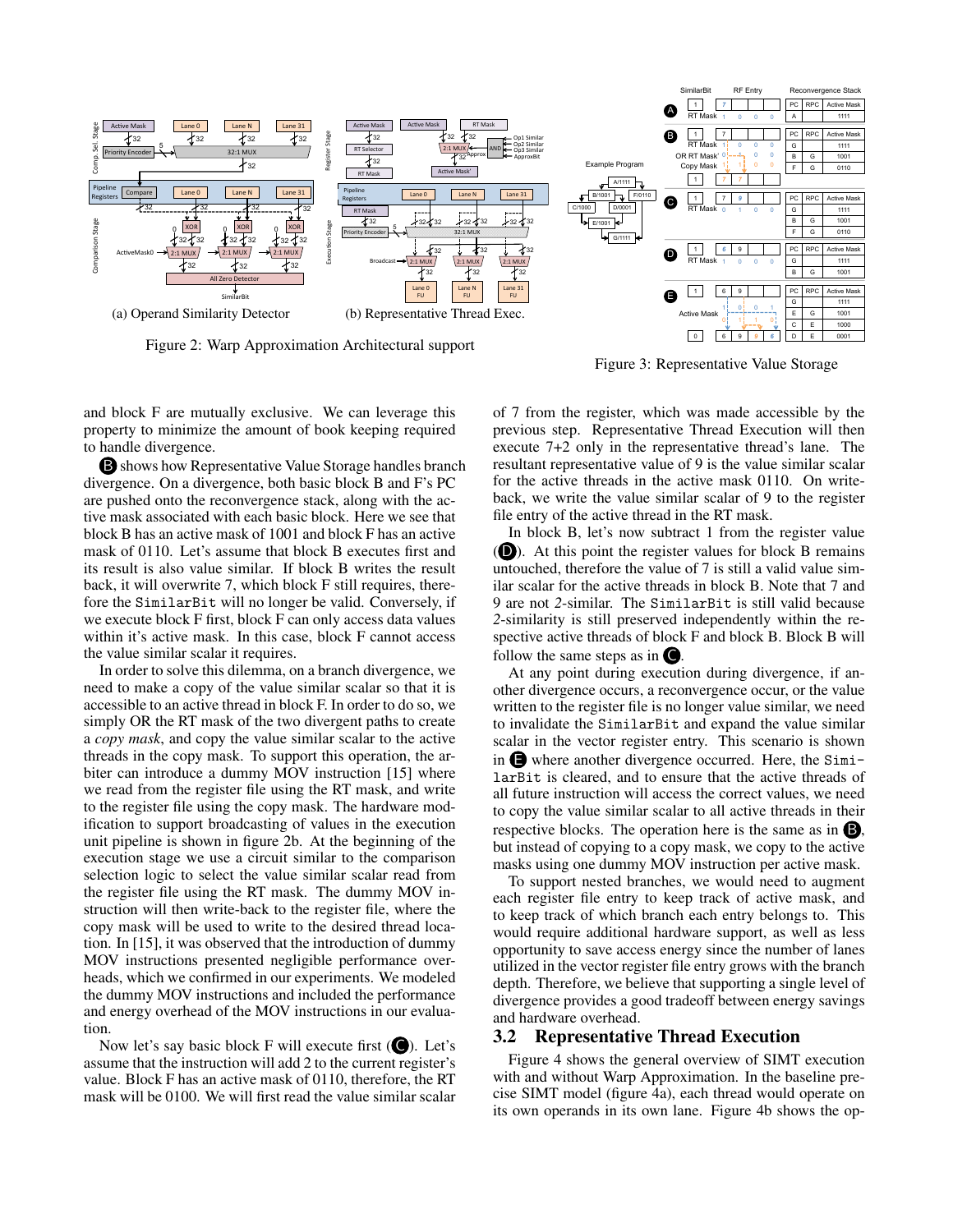

Figure 4: When *similar* operands are detected, Warp Approximation executes only a single *representative thread* out of the warp to approximate the execution of the other threads.

eration under Warp Approximation. When the hardware detects that the operands within the warp are all similar, then it can approximate the current warp instruction as shown in the figure. When an instruction reads multiple input operand registers, and if each input operand register's SimilarBit is already set, then the entire instruction is guaranteed to operate on operands that satisfy value similarity.

Instead of computing on each operand precisely in its respective lane, the SIMT hardware instead only takes one thread from the warp, called the representative thread, and computes precisely using the representative thread's operands and the existing precise hardware. In the figure, thread 0 is assumed to be the representative thread. This thread's result, the representative value, will then be representative of all the other thread's computation within that warp. The representative value can then be stored as a value similar scalar in the register file.

Warp Approximation can improve energy-efficiency of GPUs by potentially saving both dynamic and leakage energy. Let's assume that a warp with all 32 threads active is being approximated. By executing only a single representative thread to approximate the computation of all the other threads (as shown in figure 4b), we can potentially cut the dynamic execution unit power to 1/32. Furthermore, this approximation introduces idleness to the higherorder lanes, increasing opportunity for static energy savings through lane-level power gating [16].

Supporting per Warp Approximate Region Annotation: First, the hardware should recognize when a warp is in a region that can be approximated. We will discuss how sections of code can be annotated in section 4. Due to different warp scheduling policies, warps within an SM may be running different sections of code; each warp may independently enter and exit approximate code regions. Therefore, it is imperative that each individual warp keeps track of its own approximate region status. To track whether a warp is within an approximate region, a single bit ApproxBit is maintained for each warp.

Executing Representative Threads Figure 2b shows the required hardware support for selecting and routing data from the representative thread. If all operands of the instruction are value similar and the warp is in an approximate region, then we will use the RT mask as the active mask for the next stage. If all operands are not similar, then we simply use the existing active mask. If some operands are similar, and others are not, then we need to broadcast the similar operand re-using the broadcast logic that's already in place for the dummy MOV instruction. Then we can execute using the existing active mask.

The RT mask acts as the effective active mask and activates Warp Approximation by forcing execution in only a single lane. Furthermore, this also enables both approximate and precise warps to operate in the same pipeline at the same time as there are no changes required to the functional unit pipelines. At the end of the execute stage, if the warp instruction can bypass the comparison stage, then the RT mask will be used to write-back into the register file. Otherwise, the original active mask of the warp is used.

# 4. IDENTIFYING APPROXIMATE REGIONS

Warp Approximation can dynamically identify intra-warp operand value similarity at runtime, and then opportunistically approximate. Given this property, it allows Warp Approximation to enable *value-guided approximation*. Since data is identified dynamically and approximated opportunistically, Warp Approximation does not require programmer to specifically identify variables/instructions/loops/functions that *will* be approximated. Instead, Warp Approximation requires at minimum, course-grain annotation of an approximate region where code *can* be approximated, and then the runtime data values will guide when to approximate.

The concept of approximate regions is similar to relax blocks [17], where regions of code that may experience hardware faults are marked. The main difference between relax blocks and our approximate regions is that in relax blocks errors manifest non-deterministically from hardware faults, while in our approximate regions, errors manifest due to deterministic Warp Approximation. In Warp Approximation, results are reproducible given the same application and inputs. Therefore, Warp Approximation can be used as the hardware substrate for profiling-based approximation frameworks, such as Rumba [18], Sage [19], and QPP [20], to guarantee quality levels. Furthermore, with techniques such as Sage, we can eliminate the requirement for programmer annotation as Sage can automatically prune out *d*-similarity values and approximate regions which can lead to excess errors, leaving only *d*-similarity values and approximate regions which can meet a quality of result level.

Warp Approximation can also support a more fine-grain annotation approach, such as EnerJ [21] which declares individual data as approximate. Approximate data annotation can be passed to the hardware by having the compiler mark each instruction with the approximate variable to set the ApproxBit at an instruction granularity.

The goal of this work is to identify the opportunity and challenges of leveraging intra-warp operand value similarity for approximate computation in GPGPU hardware. Integration of higher-level approximation frameworks to guarantee quality of results with Warp Approximation are outside the scope of this work. To achieve our goal of exploring the implications of Warp Approximation, we adopt course-grain annotation of approximate region. For completeness, in section 6, we also describe a hardware-based approach to provide statistical guarantees on meeting target quality levels.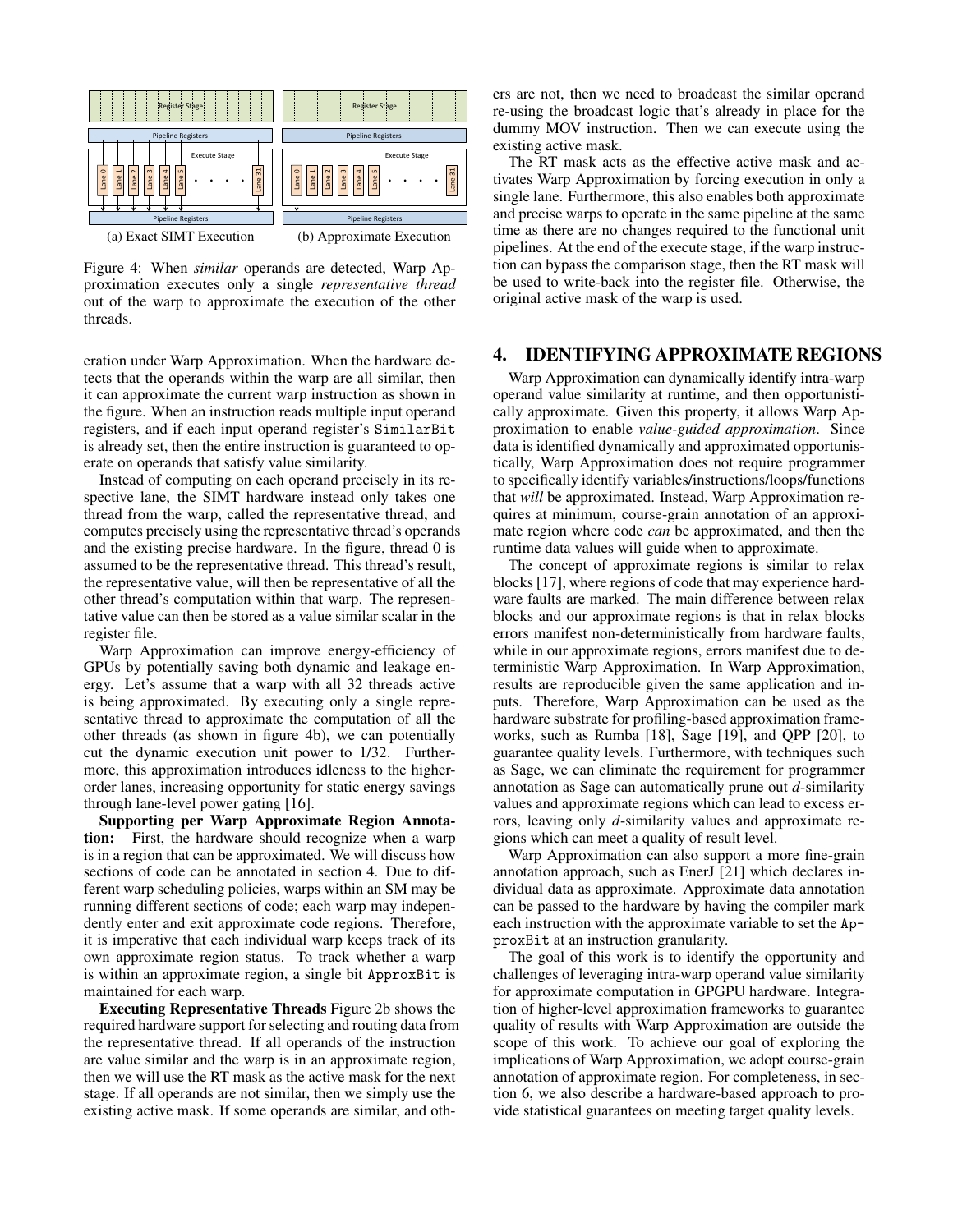# 4.1 Annotating Approximate Regions

In this work, we will provide CUDA API and ISA access to hardware knobs that control the degree of approximation, and to annotate safe regions of code that are amenable to approximation. While we manually annotated the code and selected the level of *d*-similarity, we envision that this can be offloaded to compilers or profiling-based frameworks. We present an example case study by annotating a CUDA benchmark, hostpot, as shown below.



Listing 1: Hotspot annotation example

# *4.1.1 ISA/API Support for Warp Approximation*

We propose CUDA API and ISA extensions to enable annotation of coarse-grain regions of code that can be safely approximated. We introduce two function calls: cudaStartApproximate() and cudaEndApproximate(), which denotes the beginning and end of a region of code that can be approximated. In order to notify the hardware of the beginning and end of an approximate region, we require the addition of two instructions extending the ISA. In a production environment, we propose the addition of two instructions: approxBegin and approxEnd and envision that the compiler will translate our proposed API calls into the respective ISA instruction. In addition, we also require an extension to specify the level of approximation that can be tolerated, acting as a knob for quality control. To specify the level of approximation tolerated, we add a cudaApproxLevel() function call to CUDA and an approxLevel instruction to the ISA. As shown in listing 1, we specify our level of approximation as 6 (referring to *6*-similar) on line 14, and we enclose our annotated regions using our introduced APIs (underlined) on line 18 and 27.

### *4.1.2 Identifying approximate regions*

In order to annotate regions of code amenable to approximation, we follow the same established guidelines and principles of many other approximate computing work [11, 17, 22–24].

First, the programmer must ensure that annotated code region does not include calculations for pointers or indexes into arrays. Specific to CUDA, this also includes initializing variables based on thread and block ids, which are typically used to index into the data the kernel will process. For example, hotspot is a 2D transient thermal simulation kernel which iteratively solves a series of differential equation for block temperatures. The CUDA code first begins by initializing and calculating indexes and block boundaries. As shown in listing 1, we avoid any code that deals with calculation and initialization of thread id, block id, etc. (variables bx, by, tx, ty), as well as index calculations.

Second, we conservatively avoid approximation of control flow. Since Warp Approximation uses precise execution units, it is safe for certain control statements to be approximated if intra-warp operand value locality exist (that is, all control statements across all threads in the warp have the same value). For simplicity, we avoid all approximation of control flow.

Third, the approximate region should cover hot code. Essentially, the approximate regions should have high code coverage to maximize Warp Approximation opportunity. Many prior works has shown that it is not difficult to identify approximate code [11, 17, 21, 23, 25, 26].

### 5. EVALUATION

We evaluate Warp Approximation by annotating several benchmarks representing diverse application domains. We identified and annotated regions that can be safely approximated to evaluate application output quality, performance, and energy efficiency.

### 5.1 Evaluation Methodology

We evaluated our proposed techniques using GPGPU-Sim v3.2.1 [13]. We used a Nvidia Fermi GTX480-like configuration. The baseline machine contains 15 SMs running at a core clock of 700MHz. Each SM consists of 2 shader processors (SP), each containing 32 CUDA cores to run integer and floating point operations, 16 LDST units for memory operations and 4 SFUs. In our work we assume each SP unit has 32 CUDA cores running at the core clock frequency. GPU register files are logically organized as 1024 bit wide entries where each entry is capable of feeding 32 bits to each of the 32 threads within a warp [30].

We use GPUWattch [31] and the integrated McPAT [32] for energy and area estimations of the GPU. To estimate the energy overhead of our proposed hardware additions, we synthesized the needed logic blocks to obtain the power consumption, and collected the usage statistics of these additions during runtime.

Warp Schedulers: In our evaluation we used three warp schedulers; Loose Round-Robin (LRR), Two-Level (TL), and Greedy-then-Oldest (GTO), in order to demonstrate the potential of Warp Approximation independent of scheduling policy. In LRR, warps are scheduled in a round robin fash-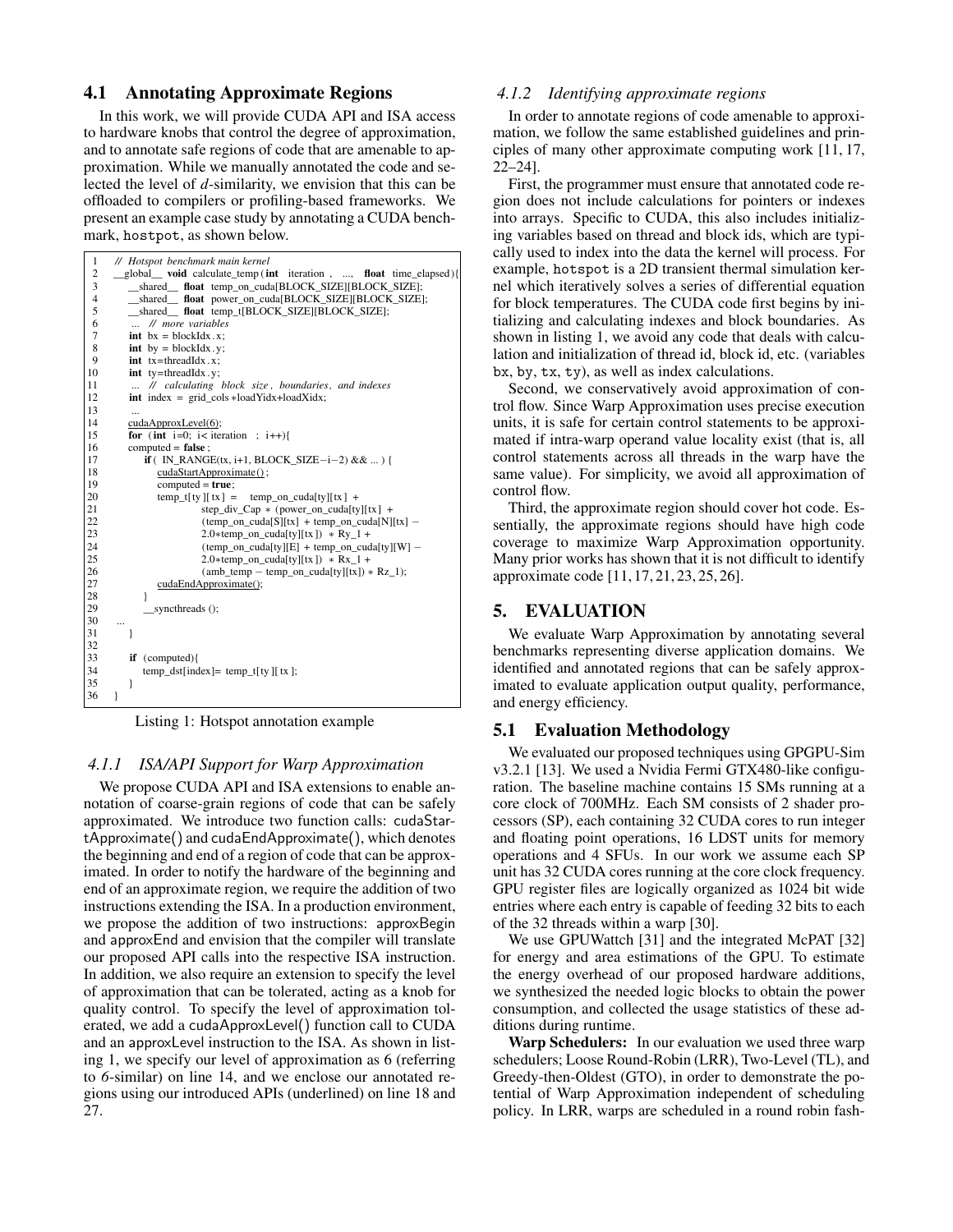| <b>Benchmarks</b> | <b>Description</b>                  | <b>Domain</b>             | <b>Input Parameters</b> | d-similarity | <b>Error Metric</b>     | Error     |
|-------------------|-------------------------------------|---------------------------|-------------------------|--------------|-------------------------|-----------|
| blackscholes [27] | <b>Black-Scholes Option Pricing</b> | <b>Financial Analysis</b> | 40000 options           | 23           | Average Relative Error  | 0.09%     |
| dct $[27]$        | Discrete Cosine Transform           | Image Compression         | $512x512$ image         |              | Image Diff              | $1.6\%$   |
| fft $[28]$        | Cooley-Tukey Fast                   | Signal Processing         | 5MB random input        |              | $%$ Incorrect           | $1.2\%$   |
|                   | Fourier Transform                   |                           |                         |              | Elements                |           |
| hotspot $[14]$    | Transient thermal                   | <b>Physics Simulation</b> | $512x512$ grid          |              | <b>Average Relative</b> | $0.006\%$ |
|                   | differential equation solver        |                           |                         |              | Error                   |           |
| knn $[14]$        | k-Nearest Neighbors                 | Data mining               | 42764 neighbors         |              | % Incorrect Elements    | 5.5%      |
| ray [13]          | Ravtrace                            | Graphics/Gaming           | $512x512$ image         |              | Image Diff              | 3.0%      |
| sobel [29]        | Sobel Edge Detector                 | <b>Image Processing</b>   | $512x512$ image         |              | Image Diff              | $0.9\%$   |

Table 1: Evaluated benchmarks including description, input parameters, and application error details

ion. If a warp is not ready to issue during its turn, then the next warp in round robin order will be issued. In TL, warps are separated into an active warps set and an inactive warps set. Warps in the active warps set are ready (or close to ready) to issue. Warps in the inactive warps set are not ready to issue (waiting on long latency instructions, such as memory accesses), or they can be ready but there is no space in the active warps set. Warps within the active warps set are then issued in a LRR manner. GTO issues from a single warp until it has stalled, then picks the oldest ready warp. GTO is able to efficiently capture intra-warp locality.

### *5.1.1 Benchmarks*

Table 1 details the benchmark that we evaluated. We selected several benchmarks to represent a diverse set of application. blackscholes implements Black-Scholes options pricing for financial analysis. dct (discrete cosine transformation) is a widely used compression algorithm with application in audio and images. fft is a fast fourier transform with application to signal processing. hotspot is a widely used processor temperature estimator, which implements a transient thermal differential equation solver for a 512 by 512 grid. knn finds the k-nearest neighbors by calculating the euclidean distance between each neighbor and a specified location, and returns a list of closest neighbors. ray is a raytracing kernel with numerous application to graphics and gaming. sobel implements the sobel edge detection.

#### *5.1.2 Code Annotation Regions*

We annotated each benchmark kernel by identifying regions of code that can be approximated by using the guidelines detailed in section 4. We simply enclose identified regions using cudaStartApproximate() and cudaEndApproximate() without any algorithmic changes. We found it straightforward in identifying regions of code which exhibits patterns which can be safely approximated and are also used frequently.

In blackscholes we annotate the entire PDE solver. In dct we annotated the discrete cosine transform and the inverse discrete cosine transform kernel, both consisting only of arithmetic operations. In fft the annotated region encompasses the twiddle operation and the discrete Fourier transform function, which contained no loops or branches. A large portion of the fft kernel (such as transpose) includes a large number of loads and stores, which we do not approximate, resulting in lower approximate region code coverage. In hotspot the annotated region encompasses the differential equations solver as detailed in list 1. In knn the annotated region covers a simple kernel computing the euclidean distance.ray is one of the more complex CUDA kernel. In



(a) Approximate Region Coverage (b) Approximated Instructions

#### Figure 5: Approximate Region Coverage

ray the annotated region covers a large portion of the render kernel and the notShadowRay function. In sobel the annotated region covers all computation without any control flow present. A large portion of the kernel deals with accesses to get adjacent pixel data, which are not approximated, and results in a relatively low approximate code coverage.

### 5.2 Code Coverage

Figure 5a shows the approximate region code coverage. The annotated code regions covers anywhere from 40% to 90% of all dynamic instructions. On average, our annotated regions account for 59% of the dynamic instruction count. Figure 5b shows the percentage of instructions within the annotated region that is approximated. Not all code within the annotated region will be approximated, rather, only instructions that exhibit value similarity will be opportunistically approximated.

Note that in fft, even if we have a random input set, there still exist approximation opportunities. In fft, we did not approximate transpose stage (mostly ld/st). Thus, fft was relatively fine-grain annotated. The approximated stages have large number of calculation on constants (twiddle stage), and type conversions, where value locality exists independent of input.

# 5.3 d-similarity vs Application Error

We specify a static *d*-similarity across the entire benchmark run as a knob to vary application error and sweep the values of *d*-similarity for each benchmark. To evaluate the output quality of each application, we used the metric specified in table 1. For benchmarks that output images (dct,ray, and sobel) we use the average root-mean-square image difference. For fft and knn we calculate the percentage of output elements that differs. For hotspot and blackscholes we measure the average relative error of each data point.

Figure 6 shows the application error as we vary the level of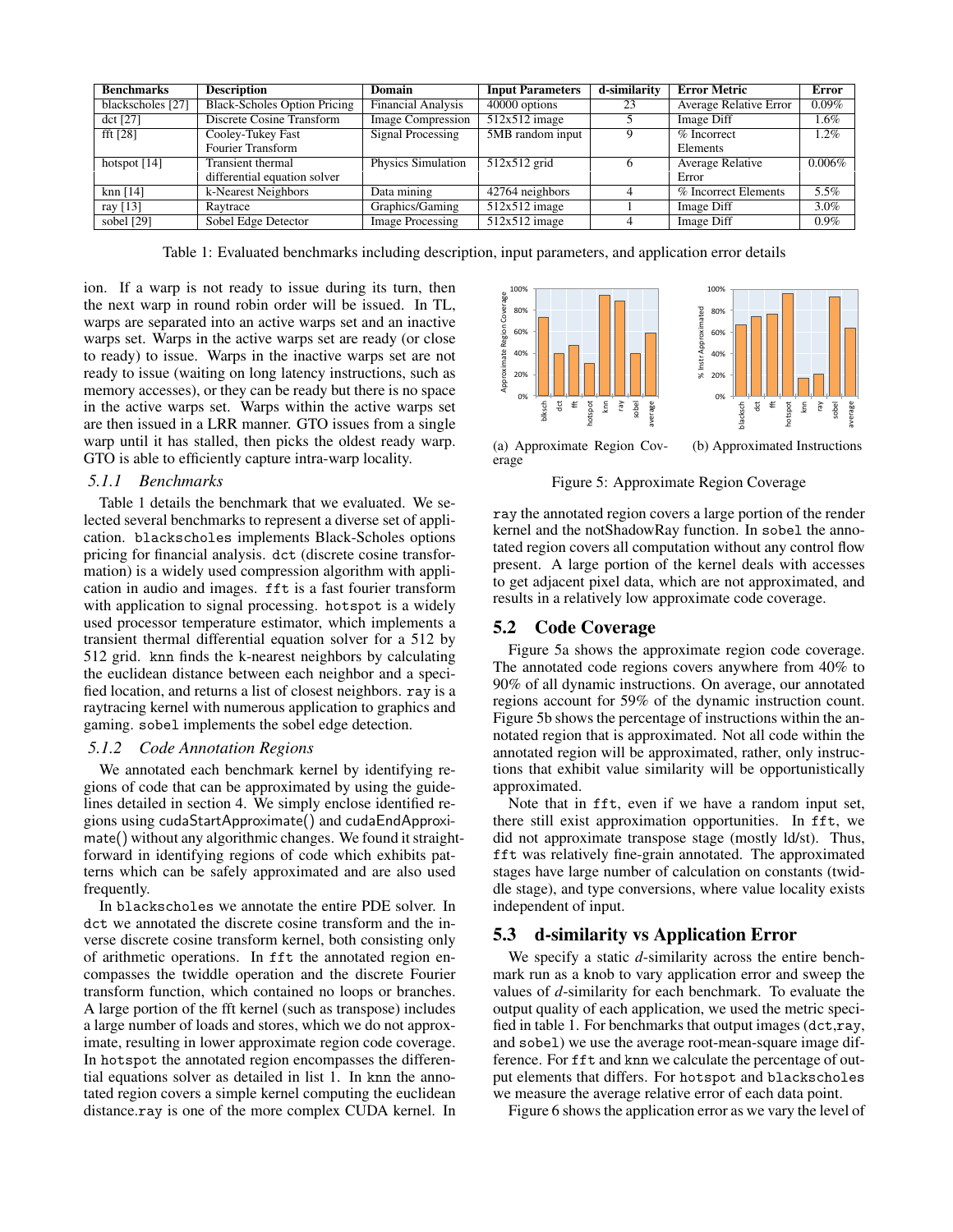

Figure 6: d-similarity vs application error. \*black-scholes x-axis should be scaled by  $2x(0-24)$ . Shown on same chart for convenience.

*d*-similarity. Most benchmark's application error degrades gracefully, up until a certain threshold where the application's error increases sharply. A main cause of this is when the threshold value approaches the application's variable size. For example, in blackscholes, which uses floating point variables, the error spikes around 23-similar. This is because the lower 23-bits is the fraction field in IEEE 754 floating point representation. When the level of *d*-similarity is too large, it will begin to quantize the majority of variable's values into a single value. At this point, most of application's data will appear similar, causing most data to be approximated.

Each application has different d-similarity error tradeoffs. We selected a level of *d*-similarity that provides very low (typically  $\sim$ 1%) error, well below the accepted error value of 10% standard in prior works [11, 19, 21, 22, 24, 25, 33]. The *d*-similar value are shown in table 1. We selected the largest *d*-similarity value that gives us a non-zero but very low  $(-1%)$  error. For certain applications ( $kmn, ray$ ), the error rate jumps modestly from zero error, and we simply pick the lowest non-zero *d*-similarity value possible.



Figure 7: Value Locality distribution across workloads

### 5.4 Value Locality Occurrences

Figure 7a shows the breakdown of instructions within the annotated region that exhibit value locality (d=0) and value similarity (d>0) for the baseline machine. We observe on average 23.8% and 34.2% of instructions exhibit value similarity and value locality, respectively. Essentially, Warp Approximation can exploit 23.8% more instructions than prior works that rely on value locality [4, 12].

Warp Approximation converts instruction with value similarity into an output operand with value locality (an operand with value locality that probably would not exist in the baseline machine). Furthermore, future consumption of this new value locality operand may spawn more operands with value locality or value similarity operands that would not have existed in the baseline machine. Figure 7b shows the breakdown of instructions within the annotated region that exhibit value locality and value similarity under Warp Approximation. We observe on average 25.7% and 54.1% of instructions exhibit value similarity and value locality, respectively. This means that 79.8% of the instructions can be an opportunity for Warp Approximation.

Note that we do not experience any runaway approximation where 100% of the instructions are converted into value locality or value similarity. The reasons is that not all instructions in a warp are dependent on the approximated result operand.

### 5.5 Hardware Overheads

The overhead of the additional comparison stages, the broadcasting logic, and representative thread execution logic was estimated by synthesizing its Verilog HDL descriptions using the NCSU PDK 45nm library [34]. The comparison logic consumes 12.75 mW of dynamic power and 95.83 uW of leakage power with an area of 0.017mm2.

The broadcasting logic and representative thread logic together consumes 19.76 mW of dynamic power and 127.80 uW of leakage power with an area of 0.031mm2.

Overall, our additional logic added an overhead of 1.7% dynamic energy and 0.0013% leakage energy compared to total execution unit energy. When placed into the context of whole chip energy, these additional logic overheads are negligible. The additional logic only accounts for 0.098% area overhead per SM. To account for wiring overheads, we conservatively assume wiring area overhead would be about 50% of the logic area overhead. Accounting for wiring overhead, we estimate 0.147% total area overhead of all the logic blocks that were needed for our approach per SM. These energy overheads are accounted for in our energy evaluation.



Figure 8: Performance

### 5.6 Performance Impact

In figure 8 we show the runtime of Warp Approximation normalized to the baseline exact architecture for each respective warp scheduler (All LRR results are normalized to LRR baseline, etc.). We show the performance of Warp Approximation with a 2-stage delay for the operand value comparison stage. On average, Warp Approximation adds no performance overhead and performs similarly across all warp schedulers used.

Note the performance improvement of Warp Approximation in ray. In ray, the kernel encompasses a large number of loops and branches. By utilizing representative values, we can sometimes avoid warp divergence, leading to some performance gains.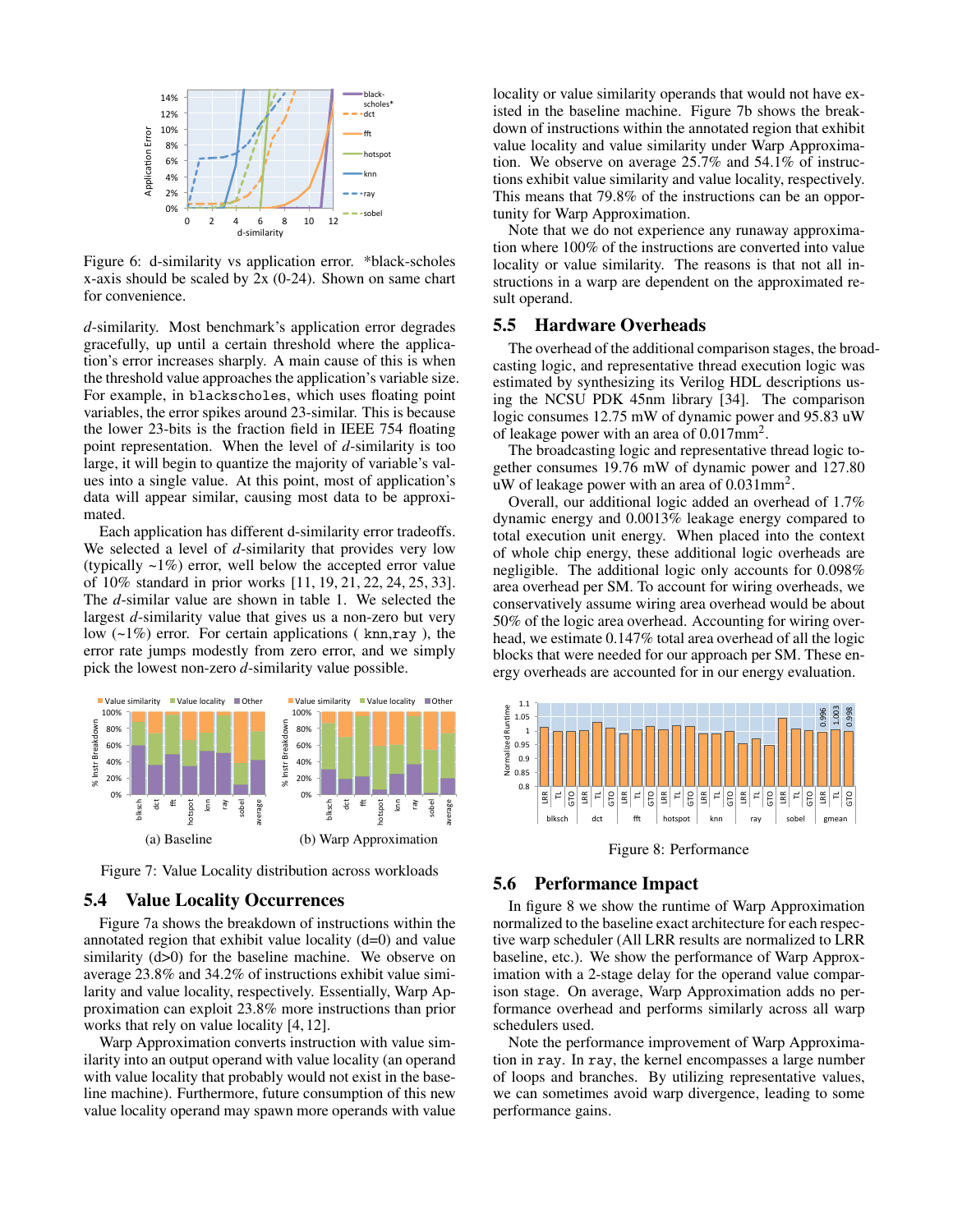

Figure 9: Execution Unit Energy evaluation

# 5.7 Execution Unit Energy

Dynamic Energy: Figure 9a shows the dynamic energy consumption for the integer unit, floating point unit, and the total combined execution units. The dynamic energy is normalized to the baseline precise architecture. Dynamic energy is a function of the number of execution unit accesses, therefore it is independent of the warp scheduler used. This dynamic energy already accounts for the dynamic energy overhead of the proposed hardware additions.

For certain workloads, such as hotspot, we see a significant reduction in dynamic energy. This corresponds to the increased occurrence of value similarity as shown in figure 7. As discussed earlier, Warp Approximation leads to dynamic energy saving whenever value similarity is detected within an approximate region. Instead of computing accurately on 32 execution units for a warp, we instead pick a representative thread to compute on a single execution unit. On average, we save 19% dynamic energy in the integer units, 18% in the floating point units, and 19% overall.

Static Energy: Warp Approximation can also be exploited to reduce leakage energy by enhancing execution unit power gating [16, 35]. Figure 9b shows the overall energy consumption breakdown of the SP units using the two-level scheduler. The energy is broken down into dynamic energy, static energy, and overhead energy (power gating overheads and hardware overheads). For these results we assume 10 cycle idle detect, 3 cycle wakeup delay and 14 cycle breakeven time for power-gating a lane as has been used in prior studies [16]. We assume that lane power gating (LPG) exist in the hardware as in [16]. By only enabling lane power gating (labeled as LPG) on the base machine (labeled as TL), static energy is reduced from 45.0% to 33.5% of total runtime energy. The effectiveness of lane power gating is proportional to the level of divergence in the workloads. Therefore, if workloads have low divergence, then the effectiveness of lane power gating is reduced. When a warp is approximated, the effective active mask for execution will be 1 for the representative thread lane, and 0 for all other lanes. Therefore, Warp Approximation induces more idleness to SIMT lanes, independent of application divergence levels, which can translate to more power gating opportunity for the power gating controller. With Warp Approximation, the static energy is slashed from 45.0% to 13.5%, a 3.3x reduction.

Overall Energy: Warp Approximation is able to reduce the total execution unit energy by 37% with minimal performance overhead and quality degradation

Comparison to related work: Figure 9b also contains

the energy savings for scalar execution units [12] (labeled Scalar) where warps with input operand exhibiting value locality are scalarized and executed on a dedicated scalar execution unit. We also augment the vector SP units with power gating in the scalar execution unit architecture. Scalar execution unit is able to save 30% of the total execution unit energy. In contrast, Warp Approximation can approximate not only scalar vectors, but also vectors with value similarity. Warp Approximation can save a total of 37% execution unit energy, a 23% relative savings increase over scalar execution units. This relative increase is in line with the relative increase in value similarity opportunity seen earlier, therefore, Warp Approximation was successful in taking advantage of the value similarity opportunities.



Figure 10: Register File Energy Savings

# 5.8 Register File Energy

We evaluate the energy savings in the register file by enabling clock gating in the register file [31]. In figure 10, we show the register file energy normalized to the base case without register file clock gating. In the baseline case with clock gating enabled (labeled Base), we observe limited energy savings of 3% on average. It has been observed that register file energy savings is proportional to the level of divergences in warps [31]. Our workloads have low levels of divergence, which also impacted the effectiveness of lanelevel power gating as shown in figure 9b. We compare Representative Value Storage to a Scalar register file [12] which can only exploit value locality. Scalar register file can save 16% of the register file energy. Representative Value Storage enables register access energy savings by only reading and writing value similar scalars to a single representative thread. The overheads for broadcasting and the dummy MOV instructions were modeled in the simulator and are accounted for in all results in this section. In figure 10, Representative Value Storage (labeled Approx) can save 28% of the register file energy on average; extracting 75% more savings relative to Scalar register file.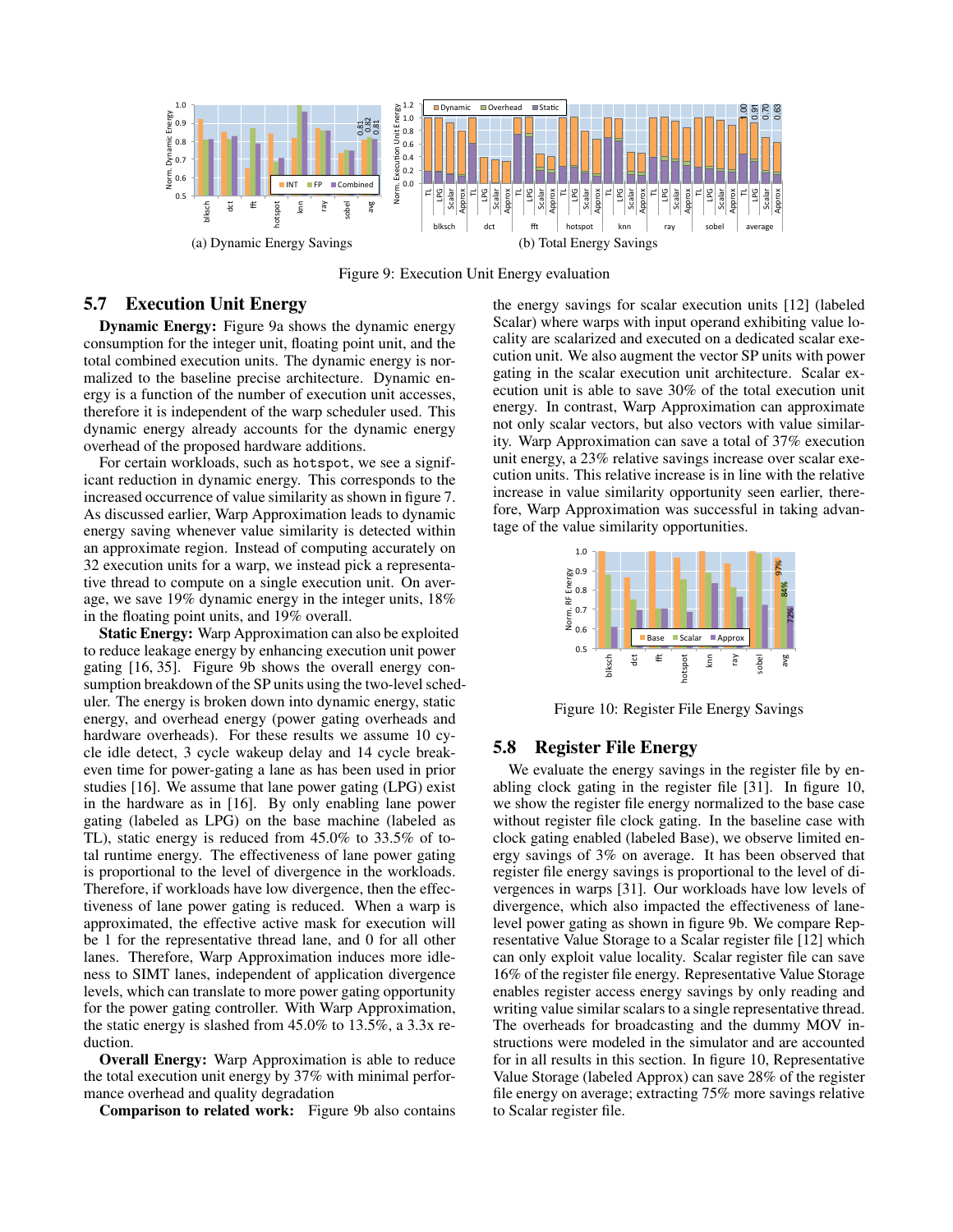

Figure 11: Energy Efficiency Improvements

# 5.9 Whole GPU Energy Efficiency

To evaluate the impact of Warp Approximation on the entire GPU, we look at the energy efficiency of the GPU. We define energy efficiency as IPC/W. Figure 11 shows the energy efficiency improvement of Warp Approximation normalized to the energy efficiency of the baseline machine. Warp Approximation achieves energy efficiency improvements across all workloads. Over 50% of the SM power is consumed by execution units and register file [31], both of which Warp Approximation targets. Warp Approximation can achieve an average of 26% improvement to energy efficiency, all with minimal quality degradation.

### 5.10 Energy vs *d*-similarity tradeoffs

Figure 12 shows the energy efficiency tradeoff as we vary the level of *d*-similarity. The corresponding error for each *d*similarity level was presented in figure 6. With a *d*-similarity of 0, Warp Approximation can only exploit value locality and essentially converts these values into scalars. As we increase the level of *d*-similarity, we find that the energy efficiency improvements correlates to where error increases in figure 6. That is, wherever we see a "knee" in the error tradeoff curve is also where we see the knee in the energy tradeoff curve, demonstrating that Warp Approximation effectively tradeoff error and energy. One workload of note is fft, where the energy efficiency curve stays relatively flat across all *d*-similarity. Recall that we fed fft with a random dataset where value similarity is rare. Therefore, the majority of the energy savings opportunity in fft comes from value locality. This behavior was also reflected in the register file energy results, in figure 10, where Warp Approximation and Scalar register file have the same savings. Overall, Warp Approximation achieves significant energy efficiency improvement across all levels of *d*-similarity.

# 6. DISCUSSION ON ERROR BOUNDING

Currently, there are no mechanisms preventing unbounded errors in Warp Approximation. Similar to other approximate computing work, it is left up to the programmer [11, 17, 21, 24] or compiler [19, 22] or runtime [18, 20] to identify levels of *d*-similarity and approximate regions that satisfies the desired level of output quality.

For approximate computing techniques that builds on nondeterministic hardware (where hardware errors manifest from voltage overscaling or process variation), it is difficult to guarantee a level of output quality [17,21,24,36]. The errors in hardware are unpredictable, and manifest in inconsistent ways, creating difficulty in anticipating and controlling quality. In Relax [17], a runtime will replay approximate regions



Figure 12: *d*-similarity vs Energy Efficiency Tradeoff

until the errors are below a certain desired threshold.

For approximate computing techniques that builds on deterministic hardware, profiling or runtimes can be used to converge on approximation parameters that can meet a target quality [18–20, 22]. For example, in SAGE [19], during compilation multiple approximate kernels are generated based on various approximation parameters. During runtime, a tuning stage is used to prune out the kernels that violates the desired quality of result and to select the kernel with the best speedup without violating a target output quality. Similarly, the deterministic nature of Warp Approximation can leverage such compiler/runtime framework to provide quality guarantees.

Even in the domain of precise execution, many "precise" applications also require significant hand tuning from programmers in order to achieve satisfactory results. For example, all numerical applications and floating point operations have errors in the model and computation. In these scenarios, programmers hand tune the models, for example, by adjusting time steps, until the results converge.

Warp Approximation can not guarantee output quality without the help of compiler or runtime-level techniques. From the hardware point of view, application error is not observable due to the need for a baseline to compare against. What is controllable in hardware is the level of *d*-similarity. We found that it is possible for Warp Approximation to provide statistical guarantees on application output error by identifying microarchitectural observations that correlates well to application-level error.

# 6.1 Providing Statistical Error Bound Guarantees in Warp Approximation

To this end, we performed a sensitivity analysis in order to identify any correlation that exists between microarchitecturally available statistics and application output error, in order to statistically guarantee an application error target.

We discovered that independent of applications, the average rate of new instructions with output SimilarBit set through the similarity detector (figure 2a) is strongly correlated with application output error. A new instruction with output SimilarBit set occurs when an instruction has inputs operands which don't all have *SimilarBit* set. This represents new approximation opportunities. Recall, that if an instruction has all input operands with SimilarBit set, then the output SimilarBit may be automatically set if the input and output *d*-similarity level is the same. This represents approximation opportunities that already exist and reused.

Figure 13 shows our observation. The x-axis shows the approximation rate which we define as new approximation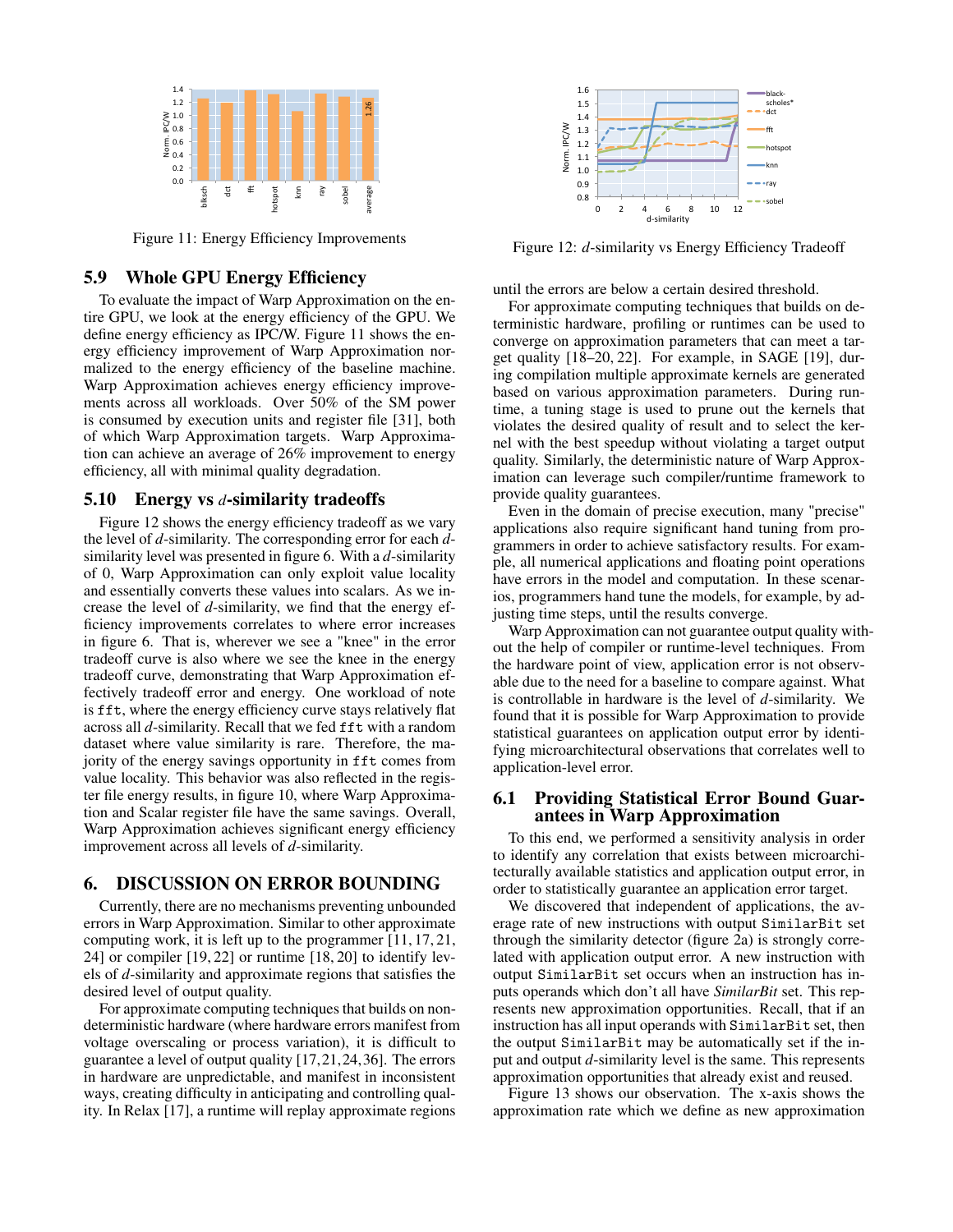

Figure 13: Strong relationship exists between approximation rate and application output error

opportunities detected per 1000 cycles, and the y-axis shows the application-level output error as observed in figure 6. The solid line represents the linear regression fit model. Here we see a fairly strong linear correlation with coefficient of determination value of 0.7. Therefore, this suggests that it would be reasonably possible to probabilistically meet a given application level error by regulating the rate of instructions approximated.

For instance, if the application error rate is set at 10%, roughly 50 instructions are having SimilarBit set every 1000 cycles. On the other hand, if the application error rate is capped at 5%, then only 25 instructions are approximated. To increase the probability that the error rate is met, one can conservatively offset the number of instructions approximated (ex. use 40 instructions approximated for 10% error).

This can also simplify programmer effort, by simply requiring programmers to just specify a target application error target bound, which the API will convert to a SimilarBit target rate based on our linear regression equation. At runtime, the *d*-similarity will be adjusted on the fly to either increase or decrease the observed *SimilarBit* rate. An increase in *d*-similarity would result in more SimilarBit detections due to a more relax definition of value similarity, and vice versa for a decrease in *d*-similarity.

# 7. RELATED WORK

Hardware Approximation techniques: Approximate computing techniques, such as Truffle [24], NPU [22], QPP [20], and stochastic processors [36], are all hardware-based approximation techniques where application errors manifest due to hardware mechanisms. Similar to these techniques, Warp Approximation is also a hardware-based approximation technique. Unlike prior hardware approximation techniques, Warp Approximation leverages intra-warp operand value similarity to trade off quality and energy. Recently, techniques were proposed to approximate load values [11, 37]. Our technique is orthogonal to load value approximation as our techniques target the execution units and register files rather than memory components.

Software Approximation techniques: Software-level approximation techniques tends to rely on transforming programs to achieve approximation. For example, NPU [22] transforms functions into hardware-accelerated neural networks, Paraprox [38] approximates data-parallel patterns, Loop Perforation [26, 39] approximates loops by selectively skipping iterations, Green [25] enables programmers to approximate expensive functions and loops. Most similar to our work is SAGE [19], where adjacent threads are fused into a single thread that is execute with the results forwarded. SAGE relies on the compiler to fuse threads and identify which threads can tolerate fusion. In Warp Approximation, threads are fused dynamically in hardware, and the decision as to when to approximate is guided by the live values at runtime.

Power Gating in GPGPUs: Power gating of GPGPU execution units are presented in Warped Gates [35] and PATS [16]. Warped Gates can power gate execution units at the SP-level. PATS introduced lane-level power gating which can take advantage of idle lanes due to warp divergence. We utilize the lane-level power gating mechanism in Representative Thread Execution to save static energy in execution units. Clock gating of register files was presented in [31]. We implemented and use this technique to save energy in the register files for Representative Value Storage.

Exploiting Scalars in GPGPU: Value locality of GPUs has been explored through scalarizing of uniform vectors [12]. In addition to the scalar execution unit and scalar register file, which we compared against in our evaluation, [12] also presented sliced data path so the execution unit can dual execute instructions simultaneously. Our work is orthogonal and can be applied on top of sliced data path, amplifying the benefits of Warp Approximation. Similarly, Warp Approximation is also able to avoid redundant computation, but our technique is also able to reduce redundant "similar" computation, allowing us even more opportunity for power savings. In addition, Warp Approximation does not require the area overhead associated with additional scalar execution unit and scalar register files.

[40] has also explored reducing redundant execution in GPGPUs through fragment memoization. In contrast to our technique, this work does not approximate any computation, and exploits temporal redundancies while our technique exploits spacial redundancies. [41] exploited value structures based on compact affine execution of arithmetic, branch and memory instructions in GPGPUs. Although values may be affine, they may not necessarily exhibit value similarity, which is what our work exploits. Similar to our work, affine execution can also take advantage of uniform vectors.

# 8. CONCLUSION

In this paper we identified a type of value similarity prevalent in GPUs, called intra-warp operand value similarity. To demonstrate an application for intra-warp operand value locality, we propose Warp Approximation. Warp Approximation consists of Representative Value Storage and Representative Thread Execution. When intra-warp operand value similarity is detected dynamically in hardware, Representative Value Storage will store a single value similar scalar in the register file in place of the original 1028-bit vector. With Representative Thread Execution, rather than executing all lanes in a warp precisely, we pick a single representative thread to execute. We detailed hardware support for Warp Approximation and exposed knobs to control for degree of approximation through CUDA API and ISA extensions. We showed that Warp Approximation can reduce execution unit energy by 37% and register file energy by 28%, improving overall GPGPU energy efficiency by 26% with minimal quality degradation (typically  $\sim$ 1%).